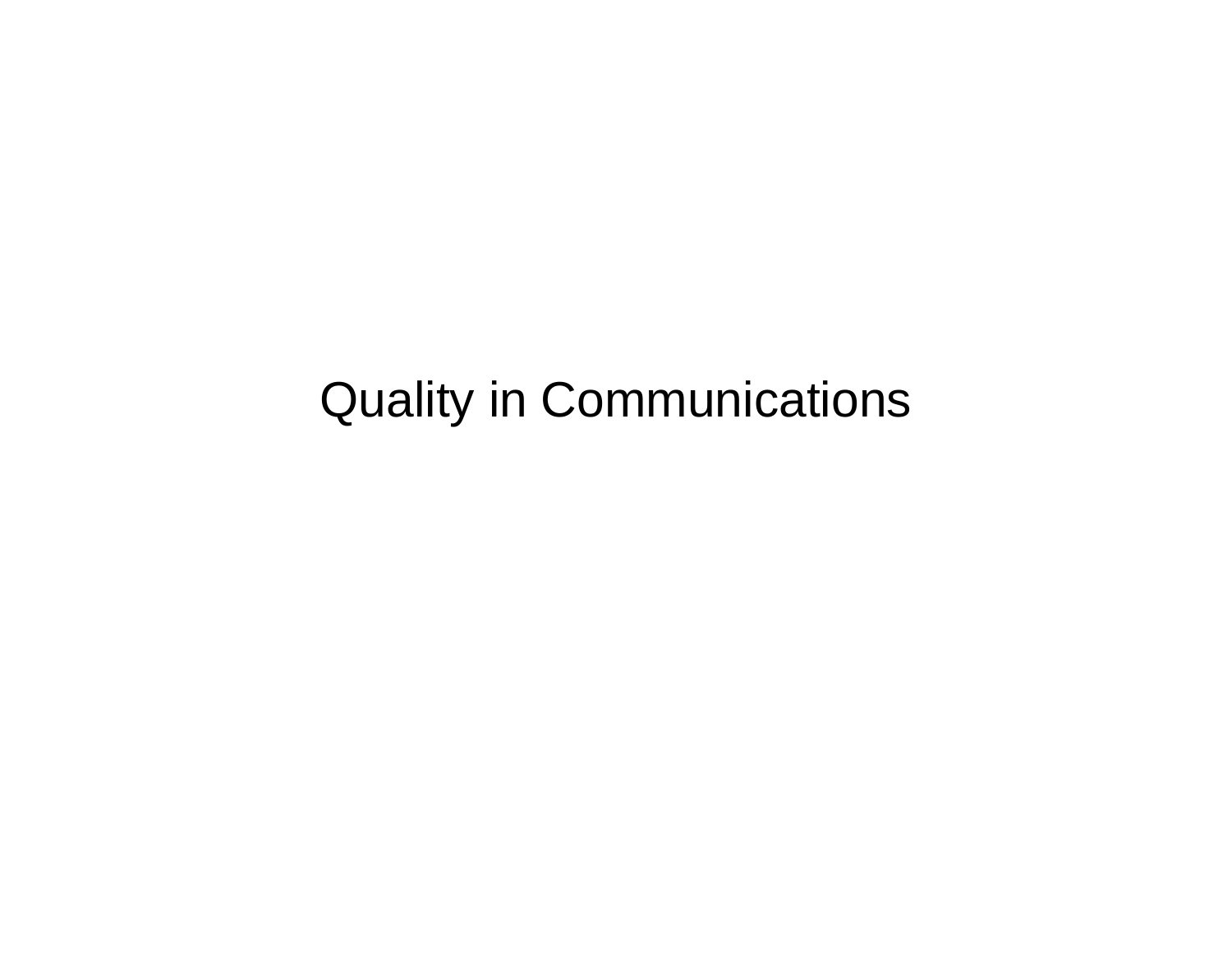## **Communication -**

The exchange of thoughts, messages, or information, as by speech, signals, writing, or behavior. (Merriam-Webster, Wikipedia)

Communications Model



(PMBOK)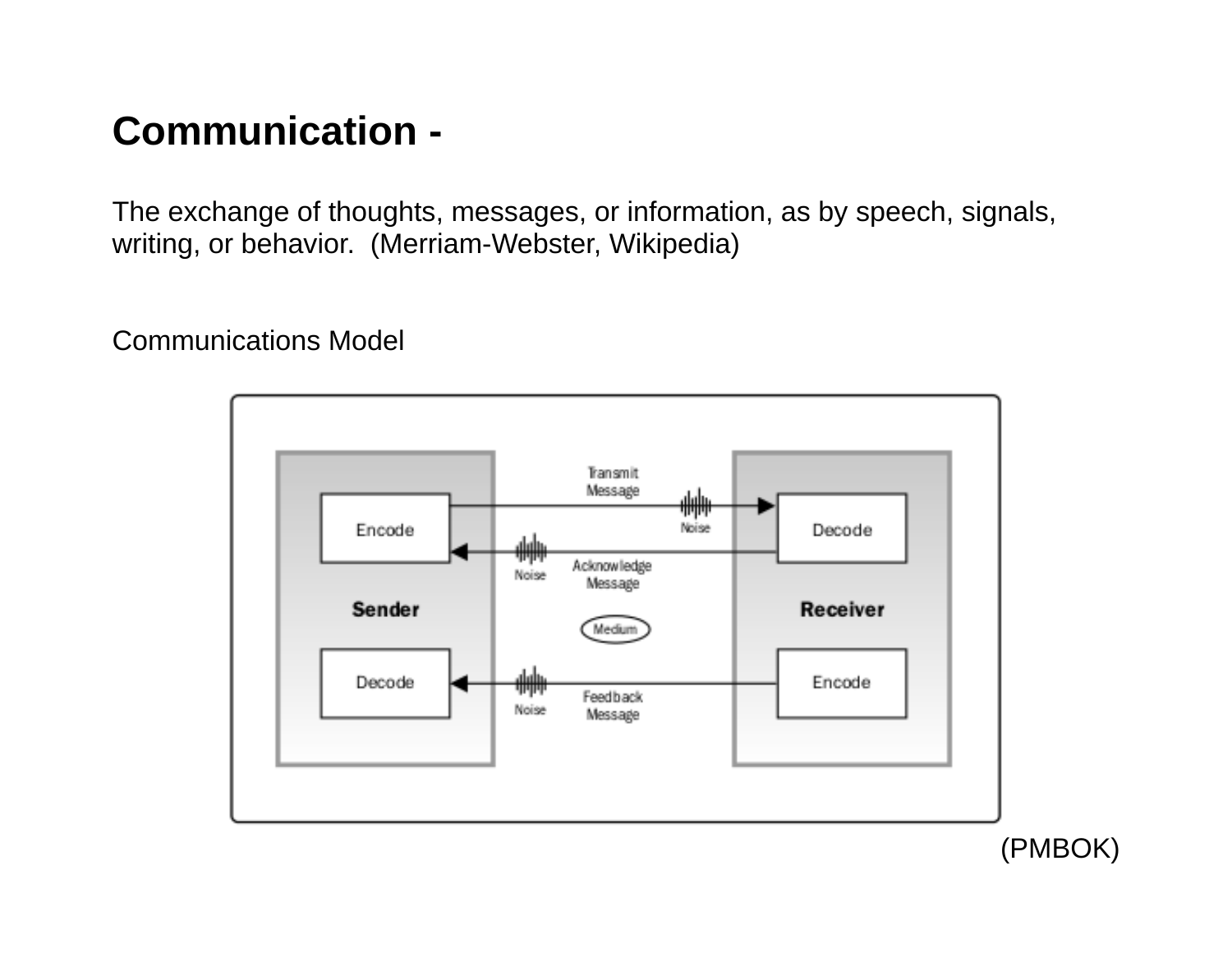#### **Project Communications -**

The exchange of project-specific information with the emphasis on creating understanding between the sender and the receiver. (CalTrans)

Behavior and techniques used to motivate, lead, delegate, and inform all stakeholders working on the project. (Tech Republic)

Processes that ensure timely and appropriate planning, collection, creation, distribution, storage, retrieval, management, control, monitoring, and disposition of project information. (PMBOK)

"Up to 90% of a project manager's time is spent on communications" (Source, anyone?)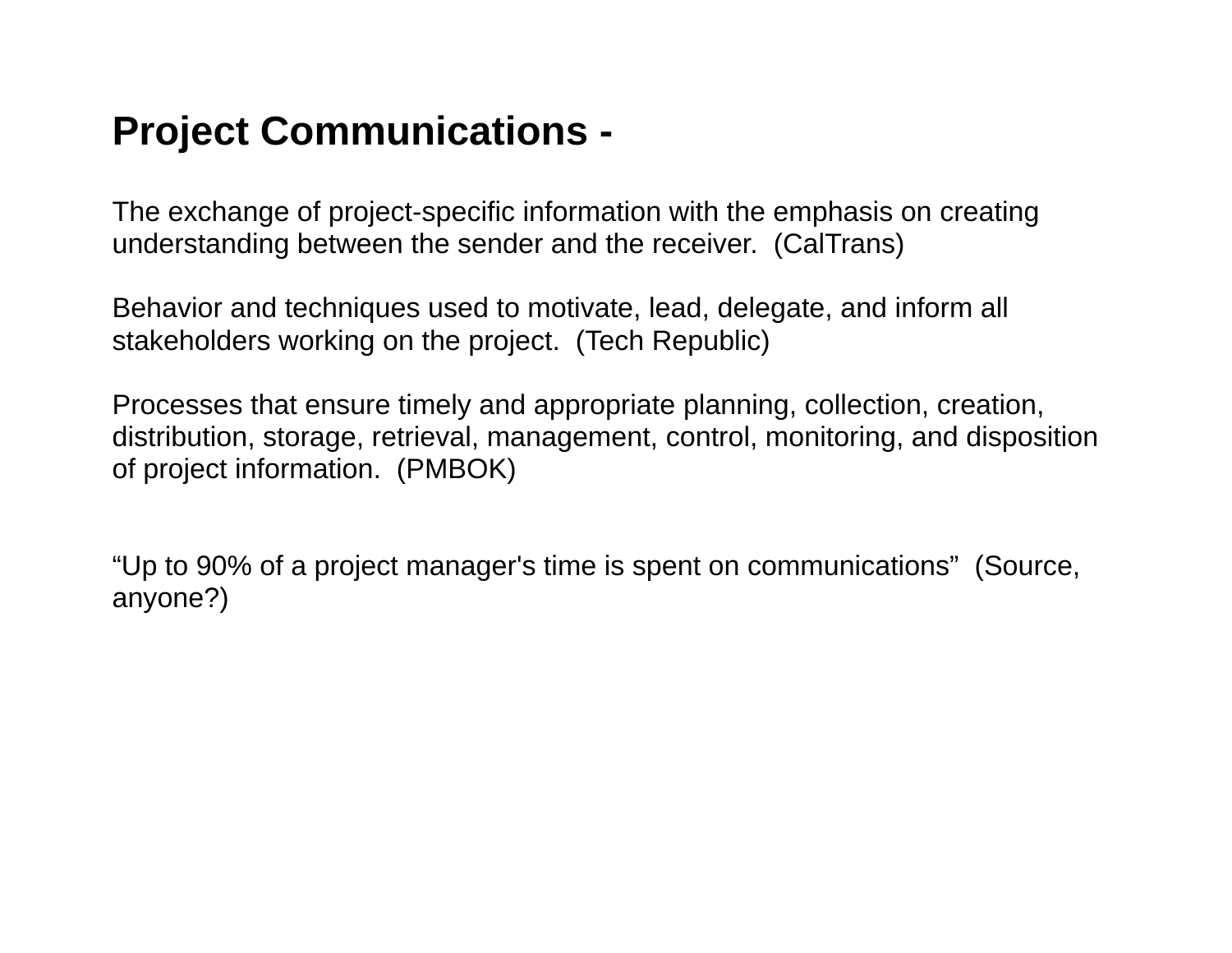3 main processes, per the PMI PMBOK:

**Plan Communications** – Develop an approach and a plan for the project's communications

**Manage Communications** – follow the plan!

Create, collect, distribute, store, retrieve, and dispose of project information, according to your plan.

**Control Communications** – Monitor and control communications, throughout entire project, to ensure the information needs of all the stakeholders are met.

Primary missed opportunity for quality project communications is at the "Plan" stage – usually a lack thereof. Too many projects have no Communications Plan.

Secondary – no Control, in the PMBOK sense.

Most people concentrate on the Manage Communications processes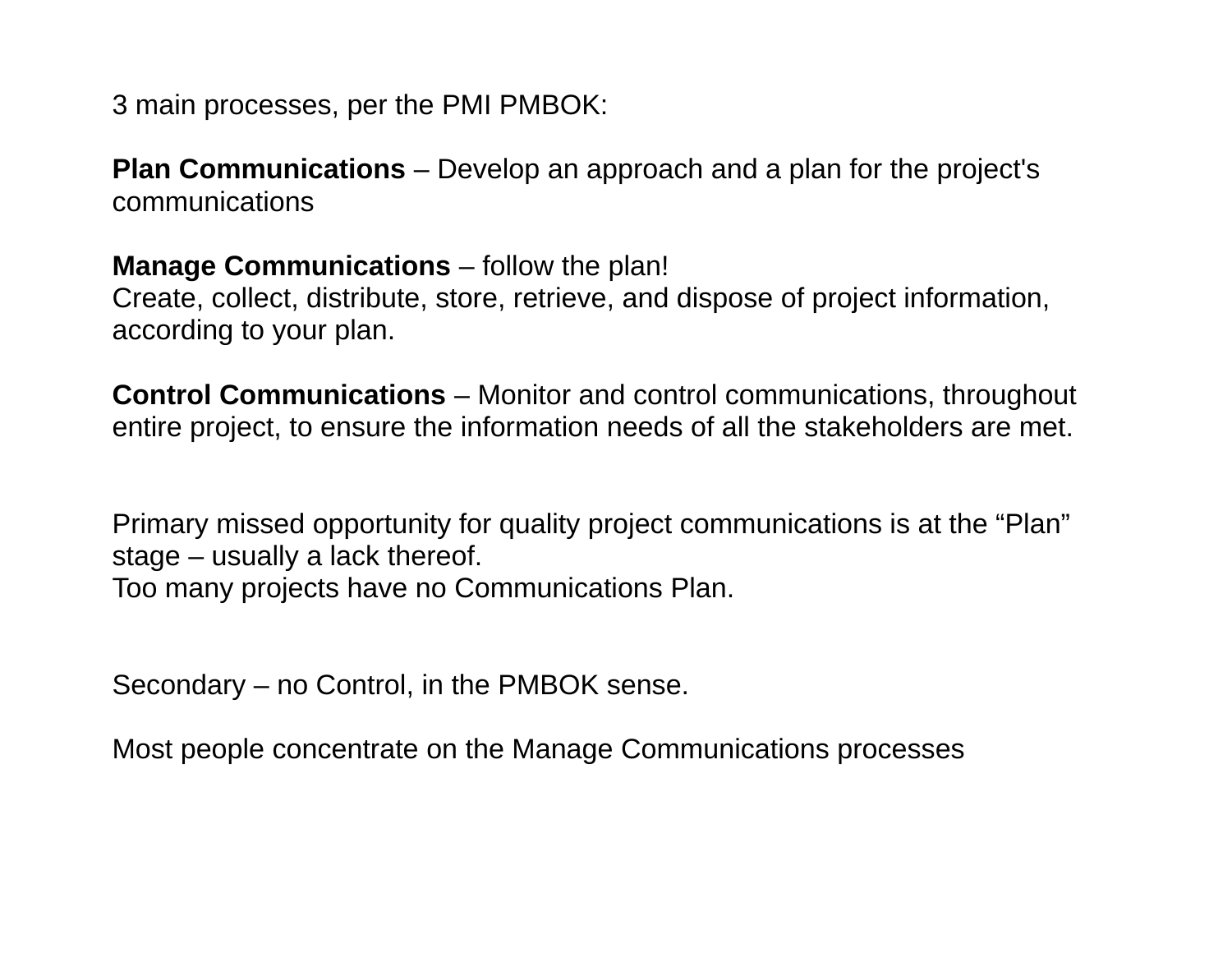## **Considerations for a Communications Plan:**

Should be done early as part of the overall Project Plan.

Plan for effective communications (providing the appropriate information to the right audience in the right format and at the right time).

Plan for efficient communications (providing all the information needed and only the information needed).

Analyze the project's communications requirements -

What information does each shareholder need? (All stakeholders are already identified, right?)

What are they authorized to receive?

When do they need it?

What is the best means and format to deliver it? \*\*

What information should be stored? Where? What format? How retrieved? When purged?

What assets/processes/policies/tools/techniques does the organization have in place/require/forbid?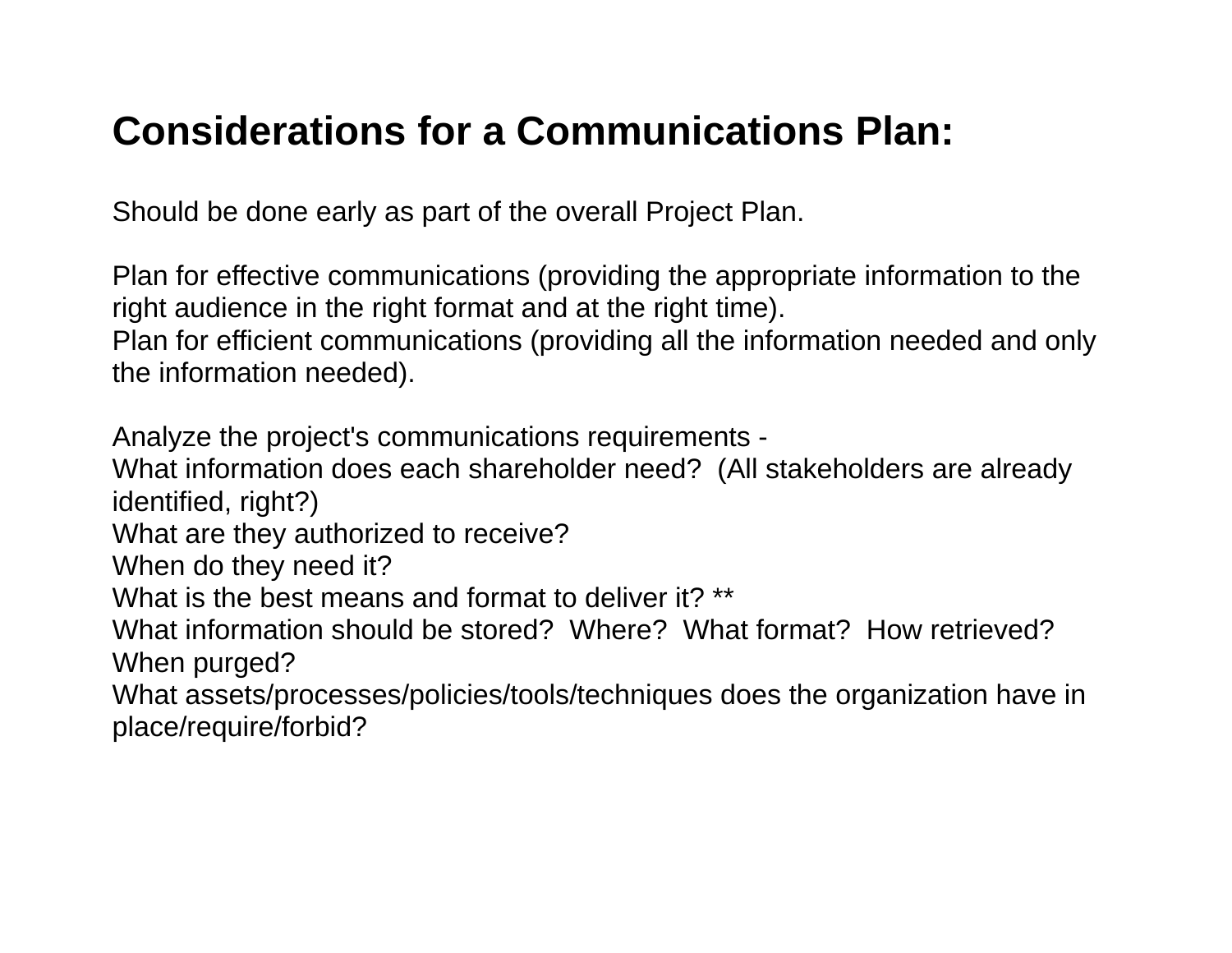Dimensions:

- Scope Internal (within the project) vs. external (customer, vendors, other projects, organizations, the public);
- Direction -
	- Upwards, to mgr and executives (condense/highlight, prioritize, obtain approvals/buy-in/resources),
	- Downwards, to team members, vendors (Provide direction, highlight tasks due, schedules, responsibilities/delegation),
	- Lateral, to clients, Functional Mgrs, other PM's, vendors (negotiation, requirements, statements of work, contracts) );
- Style Formal (reports, minutes, briefings) vs. informal (e-mail, memos, ad-hoc discussions);
- Official (newsletters, annual report) vs. unofficial (off the record communications);
- Mode Written and oral, vs. verbal (voice inflections) and nonverbal (body language);
- Method Interactive (Meetings, phone calls, IM) vs. Push (e-Mail, blog, voicemail) vs. Pull (Websites, knowledge bases, databases). Which is texting? Social media site? Twitter?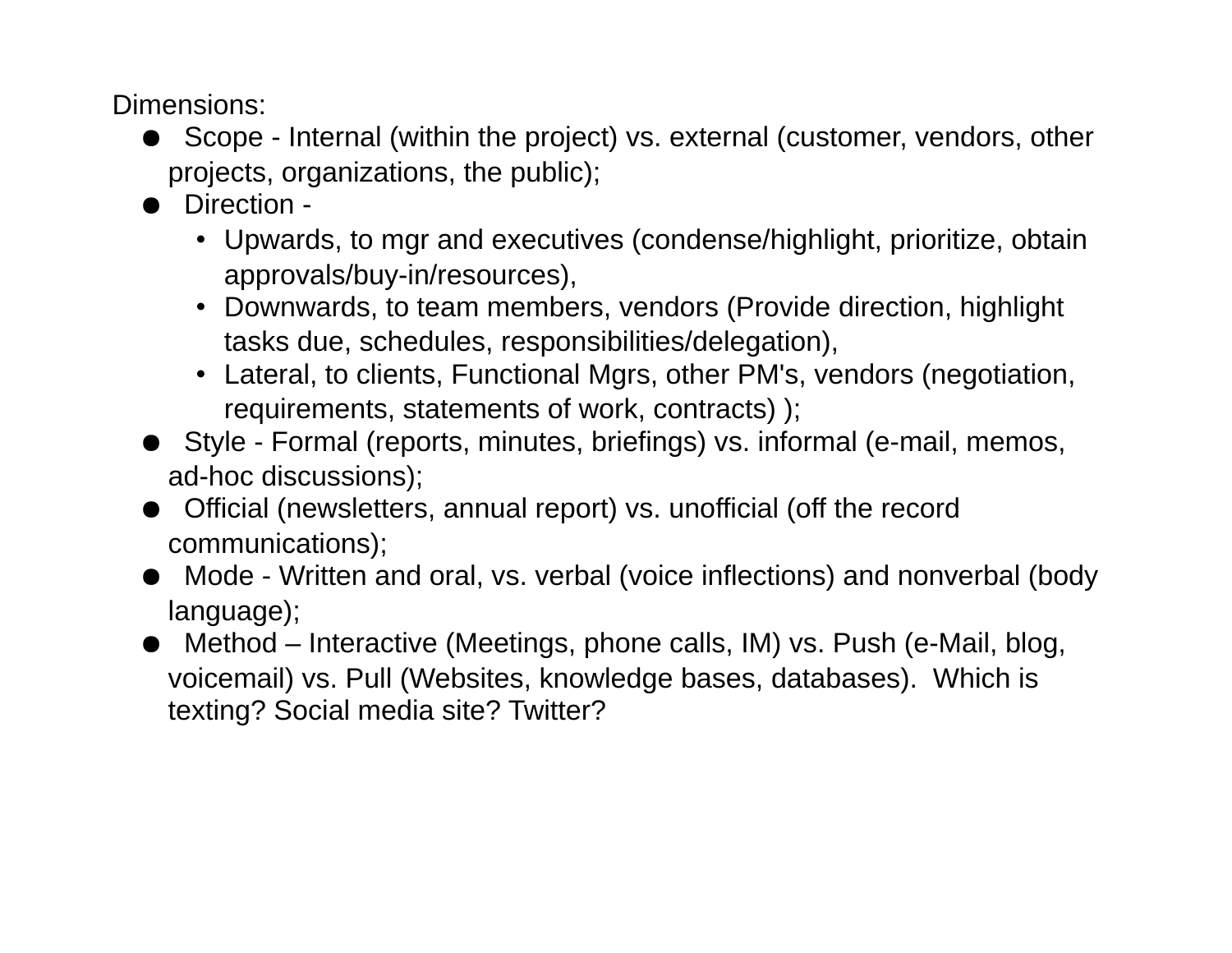Skills/Techniques needed:

- $\bullet$  Listening Active Listening, listening effectively;
- Questioning and probing to ensure better understanding;
- Fact-finding to identify or confirm information;
- Educating;
- Setting and managing expectations;
- Persuading a person, a team, or an organization to perform an action;
- Motivating to provide encouragement or reassurance;
- Negotiating to achieve mutually acceptable agreements;
- Coaching to improve performance and achieve desired results;
- Resolving conflict to prevent disruptive impacts;
- Summarizing, recapping;
- Identifying next steps.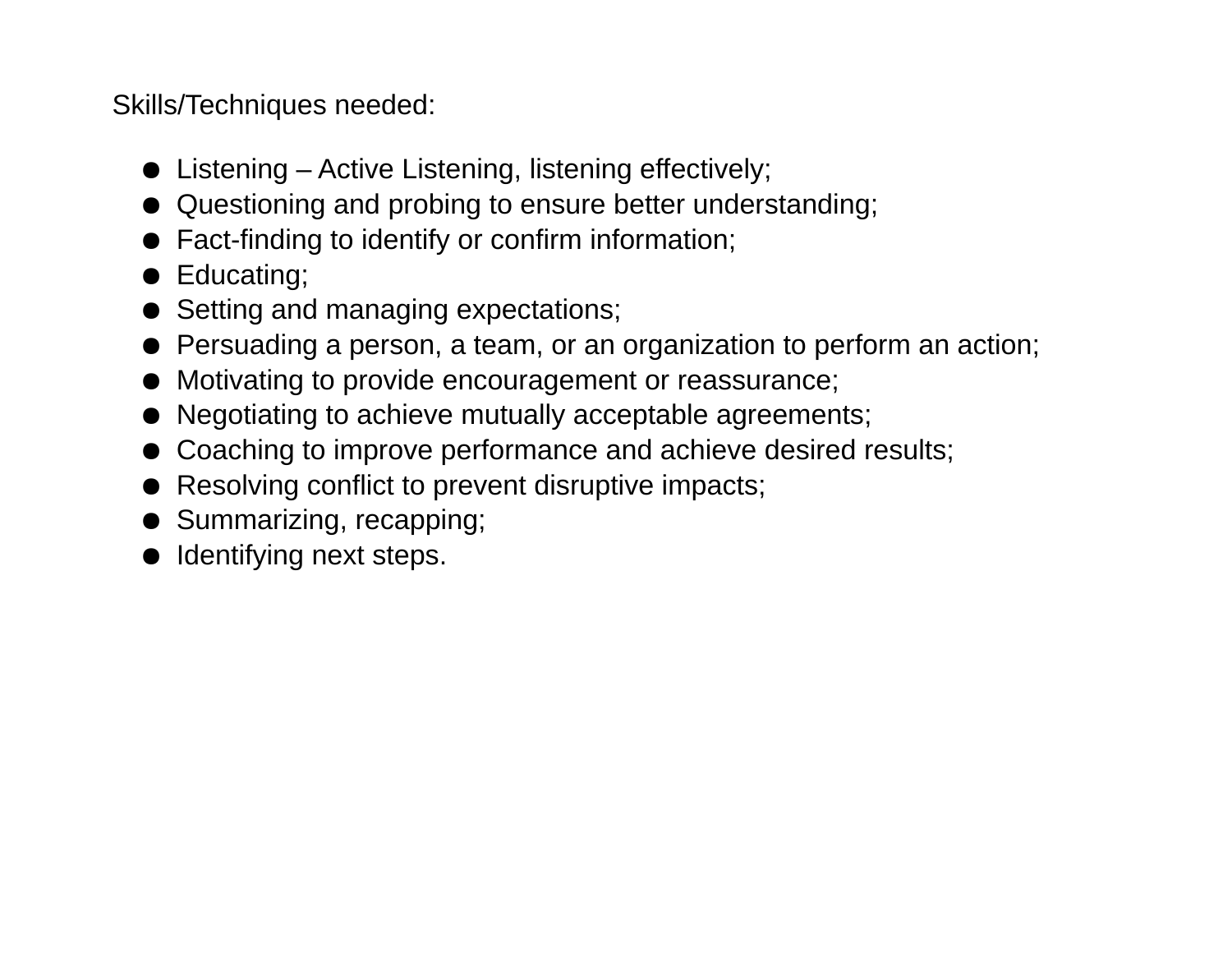Consider the person/people – the individual(s) – on the other side of your communication:

#### ● Language differences Even within the same language (table it if you have any doubts) Learn and remember people's names! Assess and take into consideration the individual's grasp of project's primary language Plan for English training/practice as part of project? Multicultural Awareness training? (Education is part of Project Communications...)

- Cultural differences views of hierarchy, time/punctuality, etiquette, individualism vs. collectivism, uncertainty avoidance...
- Age differences Baby Boomers, Gen X, Gen Y, Millennials
- Personality differences What's your color? Your type quadrant? (Personality Color Index, Myers-Briggs Type Index) Differences along several axes, e.g. Extrovert/Introvert, Thinking/Feeling, Sensing/Intuition.

All are possible sources of "noise" in the communications model above – factors that compromise the transmission of the message from one person to another – as much as are physical sources of "noise".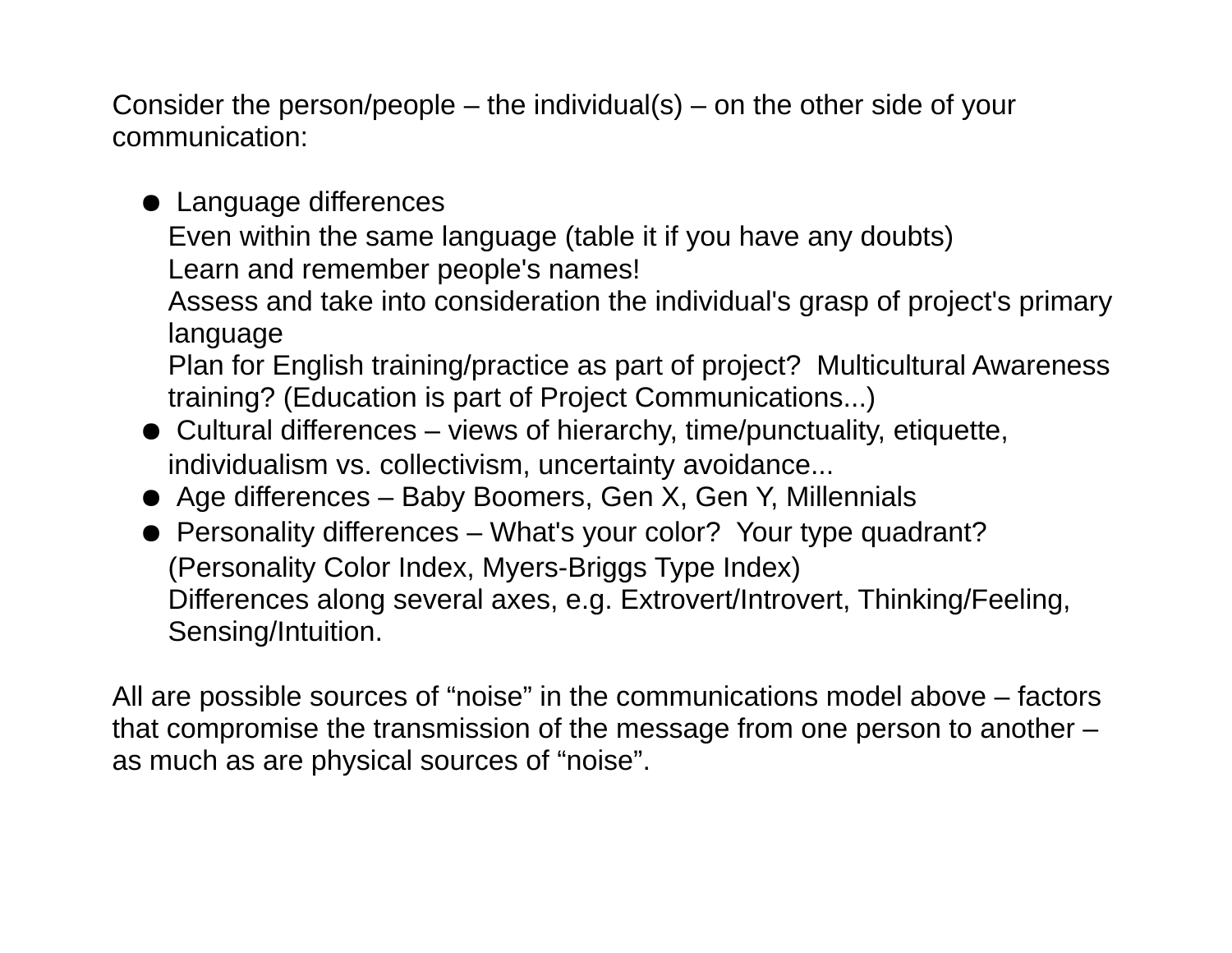"Analyze the project's communications requirements" – know your stakeholders! (Is this always possible?)

If you want to ensure the quality of project communications (conveying information, gathering information, motivating, obtaining approvals, resolving conflict... all of it!), you will have to mitigate any impacts of the above – so plan for it!

Project managers should to be sensitive to different cultures, personalities All project members should have some cultural sensitivity / cultural awareness training!

Strength of relationships between team members will affect trust between team members, which will affect the impact of the inevitable misunderstandings (Project HR Mgmt)